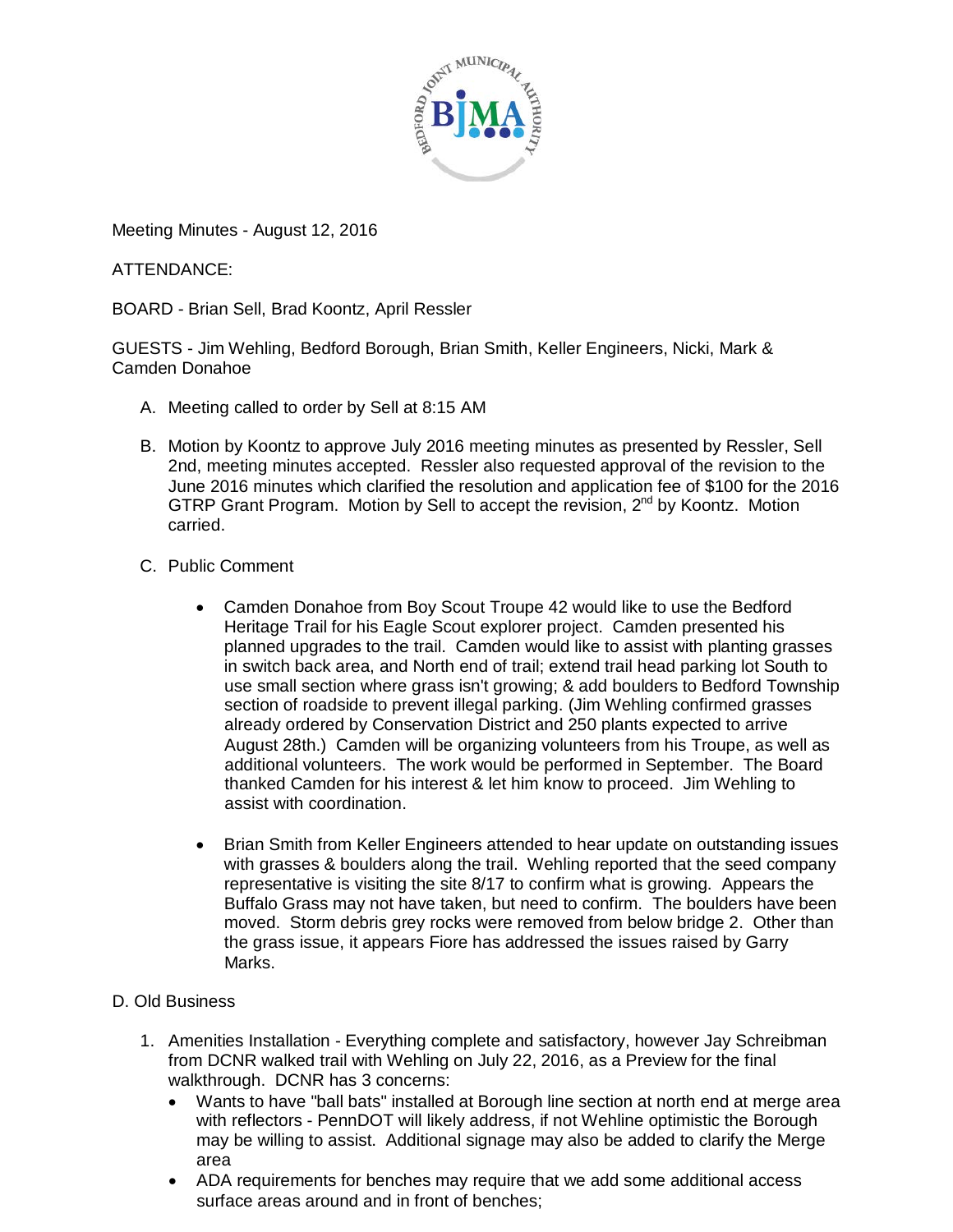- Trail surface area needs addressed where loose gravel present, as this does not appear to be ADA compliant. Rusty Chamberlain referred Wehling to a representative who created the DSA and TSA products to help address surface area. Still trying to identify best way to remedy. May brush loose gravel, may have to roll and compact. Wehling to report back after speaks to him.
- 2. Donation Boxes Wehling working with Norma Horton to get design worked out for boxes.
- 3. Fence Post Sponsorships 13 more ordered & Jim will get installed.
- 4. Decorative Rocks did not walk trail with Elks
- 5. Bike Racks \$670/rack for the 6 unit racks from Keystone Ridge Designs. \$1,340 + shipping. Don't have shipping costs.
	- a. *Ressler made motion to have Wehling order the 2 bike racks & plan to selfinstall. 2nd by Koontz.*
- 6. Fiore Sponsorship Plaques for Kiosk Wehling already ordered & will take care of installation. \$165; an additional sponsor plaque for North Kiosk was also ordered.
- 7. ATV usage conversation with Springs. Wehling will continue to discuss best way to address.
- E. New Business
	- 1. Bridge Plaque Dedication ceremonies. The Ambulance & Rotary do want to have some type of ceremony. The Ambulance Service would like us to coordinate. We have not gotten details from Bedford Sunrise Rotary. Sell to coordinate with Kelly at Chamber to organize dedication ceremony for bridge plaque.
	- 2. Study for Northern section Sell talked to Friendship Village positive conversation; Randy Rhodes does have concerns with access to campground & use of facility, but okay with us proceeding & appreciated notification; OBV also notified & aware study to proceed.
	- 3. Sell presented Grant agreement documents for PA Greenways Grant. Grant agreement does specify that we receive competitive bids for all work done using grant funds. Executed Grant agreement & Ressler to seal and return to DCED. Ressler will advertise in the Gazette for proposals to update the 2007 Master Plan for Northern section of trail. Will need completed by March 9, 2017 (so we can meet April 15, 2017 application deadline for C2P2 grant funds). Ressler to also request proposals from Keller, Stiffler & McGraw & Lehman Engineers. Due date for proposals will be September 7, 2016 so we can act on at our September meeting. Copy of 2007 Master Plan to be available by contacting Brad Koontz by email.

## F. Reports of Officers

- 1. Chairman
- 2. Secretary
- 3. Treasurer provided attached Treasurer's Report; Completed 990 Report; used credit card for pet bags & credit card compromised & company has already replaced. Working with Wessel for the audit.

*Ressler made Motion to pay bills as presented by Treasurer, minus the KirbyBilt until actually invoiced*.

*Motion by Ressler to adjourn 9:34 AM; 2nd by Sell. Motion carried.*